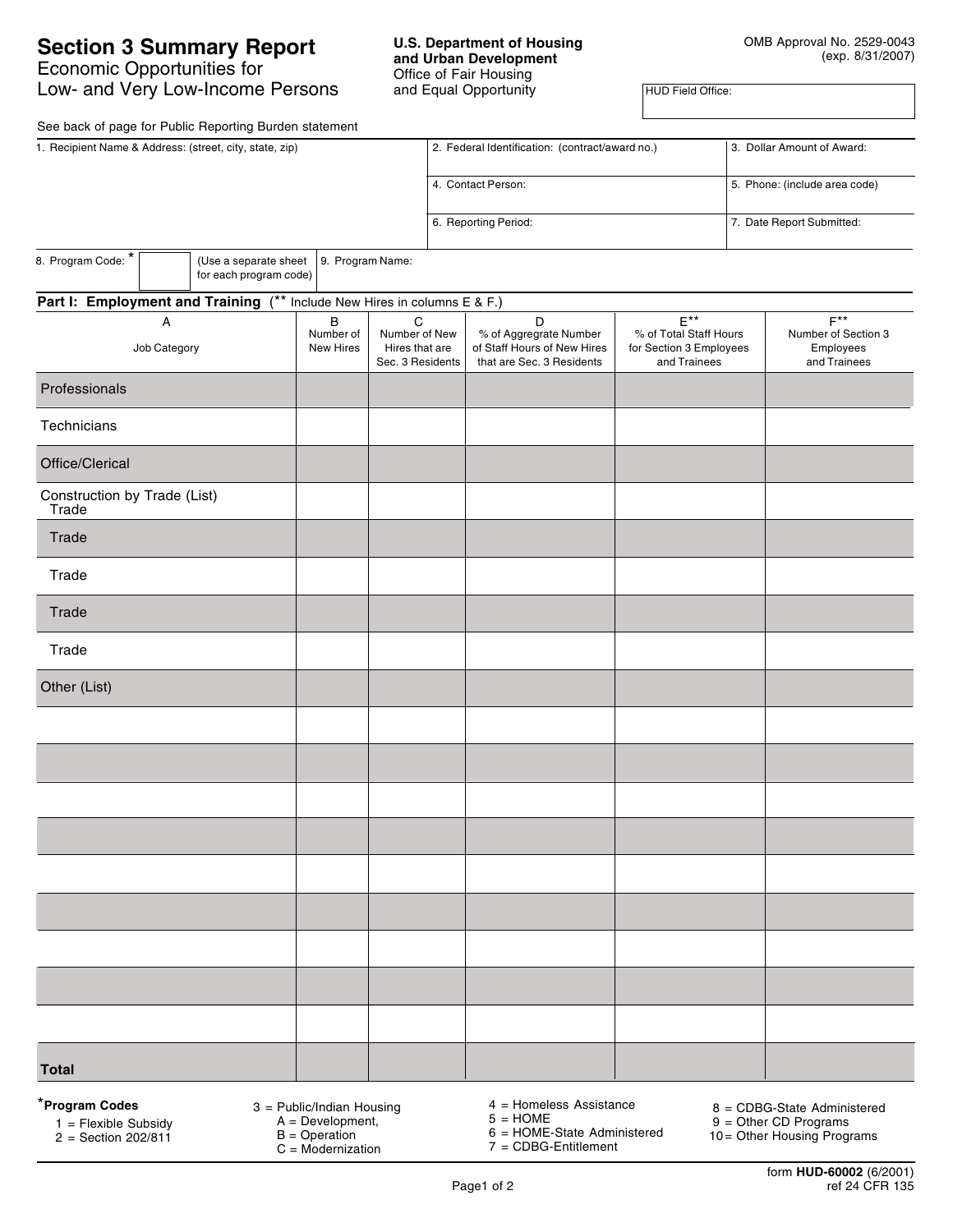## **Part II: Contracts Awarded**

1. Construction Contracts:

| A. Total dollar amount of all contracts awarded on the project                    | \$   |
|-----------------------------------------------------------------------------------|------|
| B. Total dollar amount of contracts awarded to Section 3 businesses               | \$   |
| C. Percentage of the total dollar amount that was awarded to Section 3 businesses | $\%$ |
| D. Total number of Section 3 businesses receiving contracts                       |      |

## 2. Non-Construction Contracts:

| A. Total dollar amount of all non-construction contracts awarded on the project/activity | \$   |
|------------------------------------------------------------------------------------------|------|
| B. Total dollar amount of non-construction contracts awarded to Section 3 businesses     | \$   |
| C. Percentage of the total dollar amount that was awarded to Section 3 businesses        | $\%$ |
| D. Total number of Section 3 businesses receiving non-construction contracts             |      |

## **Part III: Summary**

Indicate the efforts made to direct the employment and other economic opportunities generated by HUD financial assistance for housing and community development programs, to the greatest extent feasible, toward low- and very low-income persons, particularly those who are recipients of government assistance for housing. (Check all that apply.)

- Attempted to recruit low-income residents through: local advertising media, signs prominently displayed at the project site, contacts with community organizations and public or private agencies operating within the metropolitan area (or nonmetropolitan county) in which the Section 3 covered program or project is located, or similar methods.
- Participated in a HUD program or other program which promotes the training or employment of Section 3 residents.
- Participated in a HUD program or other program which promotes the award of contracts to business concerns which meet the definition of Section 3 business concerns.
- \_\_\_\_ Coordinated with Youthbuild Programs administered in the metropolitan area in which the Section 3 covered project is located.
- Other; describe below.

Public reporting burden for this collection of information is estimated to average 2 hours per response, including the time for reviewing instructions, searching existing data sources, gathering and maintaining the data needed, and completing and reviewing the collection of information. This agency may not collect this information, and you are not required to complete this form, unless it displays a currently valid OMB control number.

Section 3 of the Housing and Urban Development Act of 1968, as amended, 12 U.S.C. 1701u., mandates that the Department ensure that employment and other economic opportunities generated by its housing and community development assistance programs are directed toward low- and very low-<br>income persons, particularly those who are recipients of government assistance income persons, particularly those who are recipients of government assistance for housing. information will be used by the Department to monitor program recipients' compliance with Section 3, to assess the results of the Department's efforts to meet the statutory objectives of Section 3, to prepare reports to Congress, and by recipients as a self-monitoring tool. The data is entered into a data base and will be analyzed and distributed. The collection of information involves recipients receiving Federal financial assistance for housing and community development programs covered by Section 3. The information will be collected annually to assist HUD in meeting its reporting requirements under Section 808(e)(6) of the Fair Housing Act and Section 916 of the HCDA of 1992. An assurance of confidentiality is not applicable to this form. The Privacy Act of 1974 and OMB Circular A-108 are not applicable. The reporting requirements do not contain sensitive questions. Data is cumulative; personal identifying information is not included.